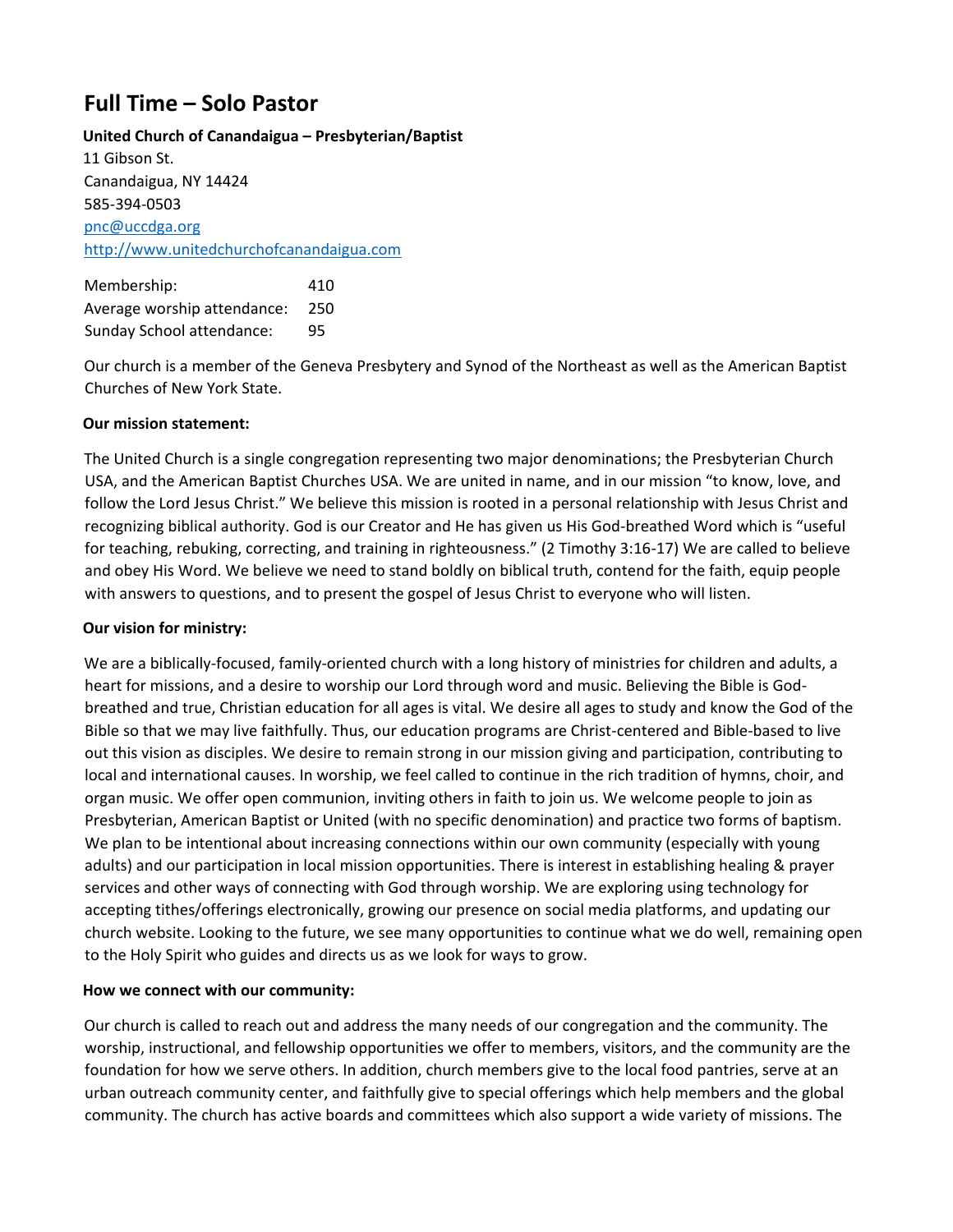Board of Stewards ministers to our aged and homebound members. The children's and youth committees organize numerous projects to serve members and the community including: sending care packages to members, collecting school supplies and Christmas gifts for needy families, organizing fundraising events to support local missions, and hosting mission trips. All youth programs are open to young people in the community. The Outreach Committee welcomes visitors and supports new members. The Mission Committee serves the community on a broad level to promote the gospel of Jesus Christ locally, nationally, and internationally through our two-denomination affiliations.

To this end, we offer:

- Sunday School (children and adult)
- Adult education (small groups, retreats)
- Christian camperships
- LOGOS Youth Club (grades 2-8, including community)
- **VBS**
- The Cause (grades 9-12)
- Canandaigua Churches In Action (including a food pantry)
- Flower City Work Camp
- Additional mission opportunities

### **How this position will contribute to our vision:**

First and foremost, we see our next pastor as a teacher. We are hungry for weekly sermons that are biblicallyfounded, delivered in a confident, personable, and genuine manner, and free from political bias while expounding on biblical truths as they apply to our lives today. Historically, our pastor has formed strong personal relationships with our members, including our youth. We believe that a personal relationship with our pastor plays a significant part in faith-formation for both young and old. We look forward to a pastor who will pray for us, encourage us, teach us God's Word, and partner with us in our church life. We desire for our next pastor to play an active role in our youth ministries and participate in adult/family activities outside of Sunday morning. We expect our pastor to actively participate in our weekly LOGOS Youth Club (grades 2-8) and The Cause (grades 9-12). Additionally, our pastor is to remain connected with "special members" who may be physically disconnected from our church due to age, illness, or other contributing factors. Ideally, our next pastor has a passion for connecting with the college-aged and young adult community to draw them to Jesus Christ and our church. In short, we desire our next pastor to be a friend of ours, walking with us as brothers and sisters in Christ, guiding and teaching us as we strive to walk closer with our Lord and Savior.

#### **The pastor we are seeking:**

Our next pastor will have a heart and desire to form personal relationships with the members, and have a welcoming heart for guests and visitors. We believe that it is through these personal relationships that ministry opportunities are born and faith is strengthened. (S)he will have excellent communication skills and will deliver biblically-oriented, engaging, and inspirational sermons each Sunday. (S)he will have a passion for working with youth and young adults and will be an active participant in youth and young adult activities. Our next pastor will be a strong leader, enthusiastically guiding our church as it strives to fulfill its mission. While possessing strong